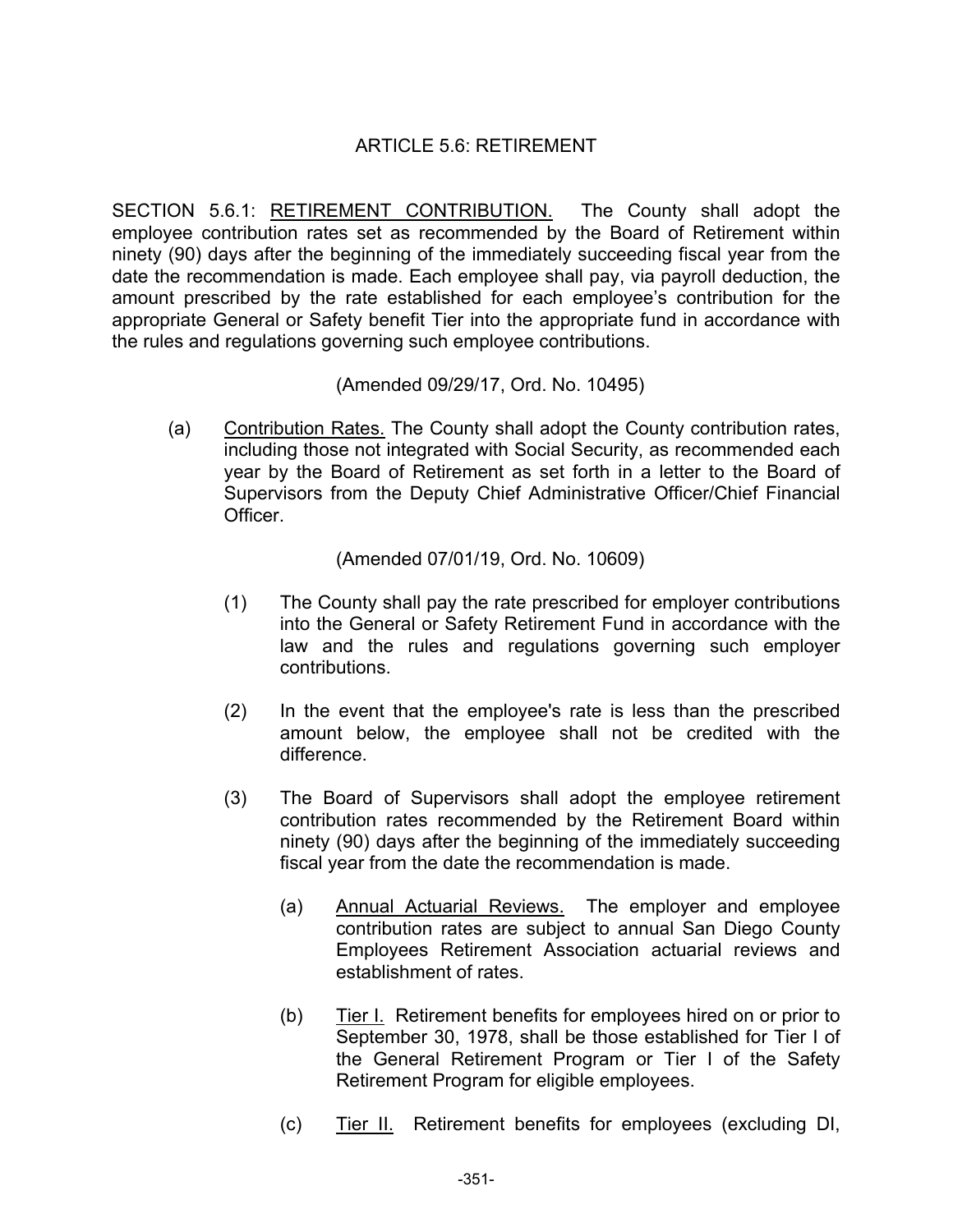DM, DS and SM, see (d) below) hired on or after October 1, 1978, who did not elect into Tier A benefits, shall be those established for Tier II of the General Retirement Program

- (d) DI, DM, DS and SM Retirement Benefits.
	- (i) Retirement benefits for employees in classes designated DI, DM, DS and SM effective March 8, 2002, based upon their respective Tier II general and/or Tier II safety statuses, retirement benefits for employees hired on or after October 1, 1978, shall be respectively converted prospectively to those established for Tier I of the General Retirement Program and/or Tier I of the Safety Retirement Program for eligible employees.
	- (ii) The County shall pay the accrued liability for respective previous service before March 8, 2002 for the elimination of Tier II general and/or Tier II safety conversion to Tier I general and/or Tier I safety status and pay the respective rate prescribed for employer contributions into the General and/or Safety Retirement Fund for the Tier I program in accordance with the law and rules and regulations governing such employer contributions.
- (e) "Tier A" Retirement Benefits.
	- (i) Retirement benefits for employees hired between March 8, 2002 and August 27, 2009, shall be those established for "Tier A" of the General Retirement Program for eligible employees.
	- (ii) Employees hired before March 8, 2002 will receive "Tier A" retirement benefits unless the employee exercised the right to "opt out" of the "Tier A" program. Those who "opted out" of the "Tier A" program will receive Tier I retirement benefits.

(Amended 01/18/08, Ord. No. 9912) (Amended 08/28/09, Ord. No. 9993)

(f) "Tier B" Retirement Benefits.

 (i) Retirement benefits for employees hired on or after August 28, 2009 but before December 1, 2012, shall be those established for "Tier B" of the General Retirement Program and "Tier B" of the Safety Retirement Program by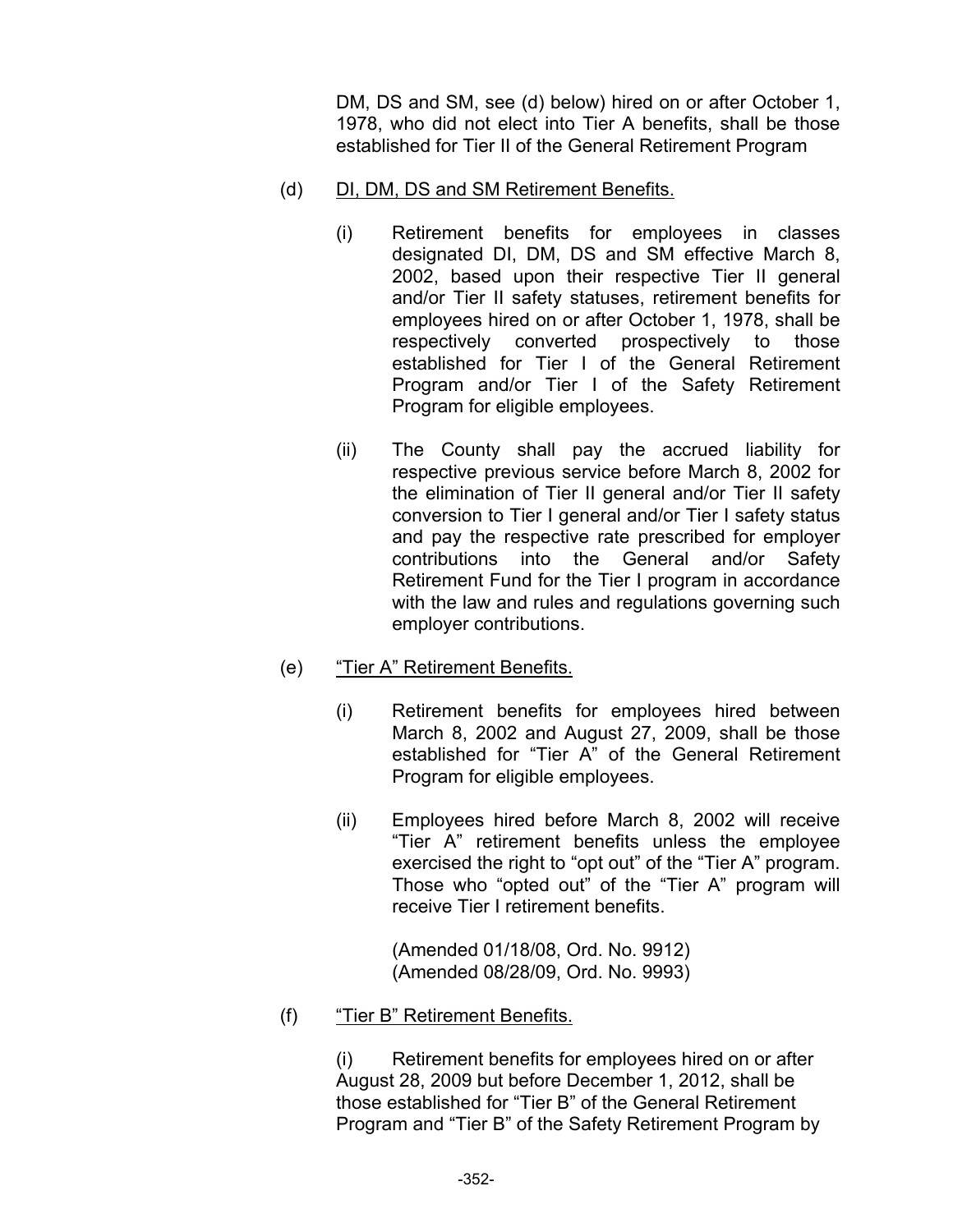ordinance and resolutions adopted by the board on July 21, 2009, for eligible employees. Therefore, the ordinance and resolutions apply to any person who commences employment for the County on or after August 28, 2009 but before December 1, 2012, including any employee who is appointed on or after August 28, 2009 but before December 1, 2012, to a position which makes that employee a new general member or a new safety member of SDCERA.

 (ii) Employees who are hired on or after December 1, 2012 will receive Tier B retirement benefits if they are not "New Members" as defined in Government Code §7522.04(f).

(Amended 01/11/13, Ord. No. 10244)

(g) "Tier C" Retirement Benefits.

 Retirement benefits for employees who are hired on or after December 1, 2012 and are "New Members" as defined in Government Code §7522.04(f), shall be those established for "Tier C" of the General Retirement Program and "Tier C" of the Safety Retirement Program by resolutions adopted by the board on October 30, 2012, for eligible employees. Therefore, the resolutions apply to any "New Member" who commences employment for the County on or after December 1, 2012, including any employee who is appointed on or after December 1, 2012, to a position which makes that employee a new general member or a new safety member of SDCERA.

> (Added 08/28/09, Ord. No. 9993) (Amended 01/11/13, Ord. No. 10244)

- (h) "Tier D" Retirement Benefits.
	- 1. Retirement benefits for employees in classes designated AE, AM, AS, CC, CE, CEM, CL, CM, CR, CS, DA, EM, EO, FS, HS, MA, MM, NA, NE, NM, NS, PD, PM, PR, PS, RN, SS, SW, or UM who are "New Members," as defined in Government Code section 7522.04(f), and are hired on or after July 1, 2018, and after a date specified in any applicable Board of Supervisor resolution establishing a new retirement tier adopted to take effect on or after July 1, 2018 shall be "Tier D" members of the General Member Retirement Program administered by SDCERA.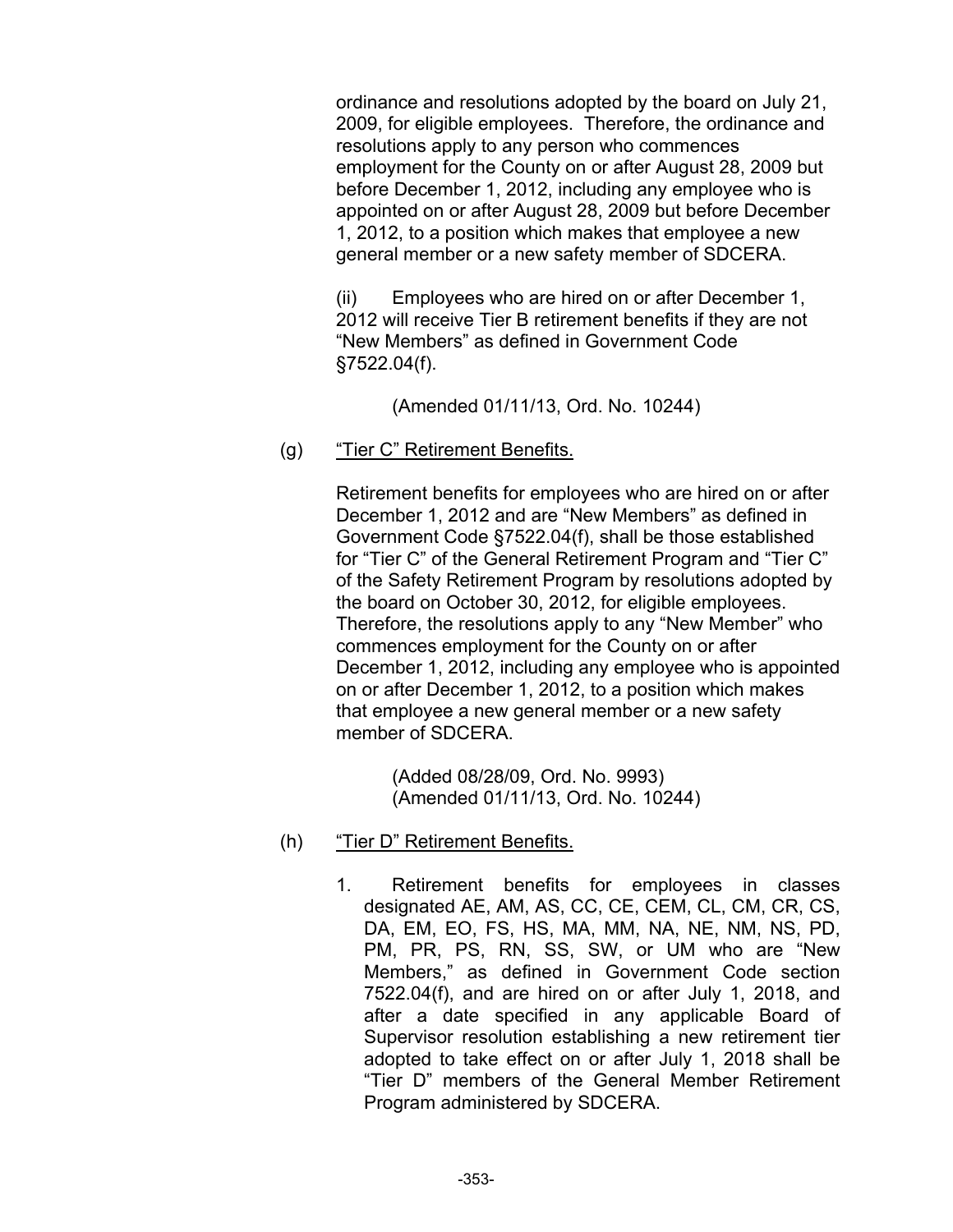2. Retirement benefits for employees in classes designated DI, DM, DS, PO, SO or SM who are "New Members," as defined in Government Code section 7522.04(f), and are hired on or after July 1, 2020, and after a date specified in any applicable Board of Supervisor resolution establishing a new retirement tier adopted to take effect on or after July 1, 2020 shall be "Tier D" members of the "Safety" Member Retirement Program administered by SDCERA.

> (Added 08/03/18, Ord. No. 10549) (Amended 09/28/18, Ord. No. 10560) (Amended 09/28/18, Ord. No. 10562) (Amended 11/09/18, Ord. No. 10569)

SECTION 5.6.2: METHOD OF CALCULATION.

- (a) The percentage of the employee's actual prescribed rate of contribution to the San Diego County Employees Retirement Association shall be as specified in subsection (b) Retirement Contribution Offset Provisions below.
- (b) Retirement Contribution Offset Provisions.
	- **Tier A Effective June 27, 2014 Retirement Contribution Offset by Union Code Union Code Approximate % of the County contribution toward retirement for employees who have less than 5 yrs. of continuous service is: Approximate % of the County contribution toward retirement for employees who have at least 5 yrs. of continuous service is:**  DS, SM 2.33% 2.33%
- (1) Employees who are in Tier A or Tier I
	- (a) Effective June 27, 2014:

- (2) Employees who are in Tier B, by Union Code
	- (a) Effective June 27, 2014: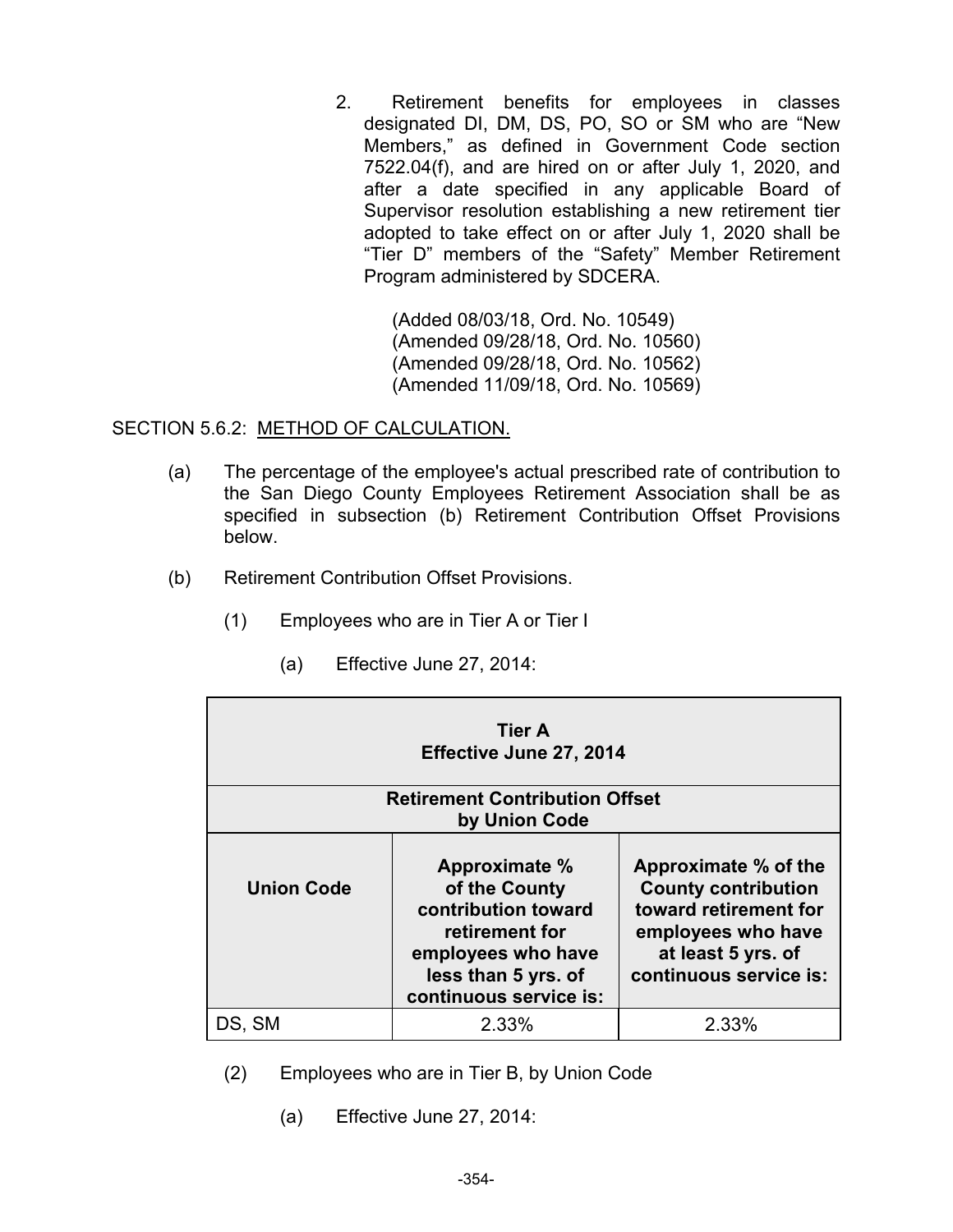| Tier B<br>Effective June 27, 2014<br><b>Retirement Contribution Offset</b> |                                                                                                                                                |                                                                                                                                                   |
|----------------------------------------------------------------------------|------------------------------------------------------------------------------------------------------------------------------------------------|---------------------------------------------------------------------------------------------------------------------------------------------------|
| by Union Code                                                              |                                                                                                                                                |                                                                                                                                                   |
| <b>Union Code</b>                                                          | Approximate %<br>of the County<br>contribution toward<br>retirement for<br>employees who have<br>less than 5 yrs. of<br>continuous service is: | Approximate % of the<br><b>County contribution</b><br>toward retirement for<br>employees who have<br>at least 5 yrs. of<br>continuous service is: |
| DS, SM                                                                     | Hired prior to 7/1/2013:<br>2%<br>Hired on or after<br>7/1/2013: 1%                                                                            | 2%                                                                                                                                                |

- (3) The prescribed rate of contribution for Employees who are in Tier C shall be 50 percent of the "Normal Cost Rate" as defined in Government Code §7522.30 (b).
- (4) Effective the final pay period in fiscal year 2017/2018, the County's retirement contribution offset shall be eliminated for bargaining units designated DS and SM.

(Added 11/18/92, Ord. No. 8176) (Amended 06/11/93, Ord. No. 8248) (Amended 03/15/96, Ord. No. 8650) (Amended 04/26/96, Ord. No. 8658) (Amended 09/27/96, Ord. No. 8720) (Amended 09/27/96, Ord. No. 8733) (Amended 12/19/97, Ord. No. 8863) (Amended 02/12/99, Ord. No. 8998) (Amended 03/23/99, Ord. No. 9018) (Amended 07/17/01, Ord. No. 9356) (Amended 12/04/01, Ord. No. 9405) (Amended 03/08/02, Ord. No. 9435) (Amended 05/31/02, Ord. No. 9465) (Amended 10/08/02, Ord. No. 9507) (Amended 06/23/06, Ord. No. 9783) (Amended 06/22/07, Ord. No. 9823)